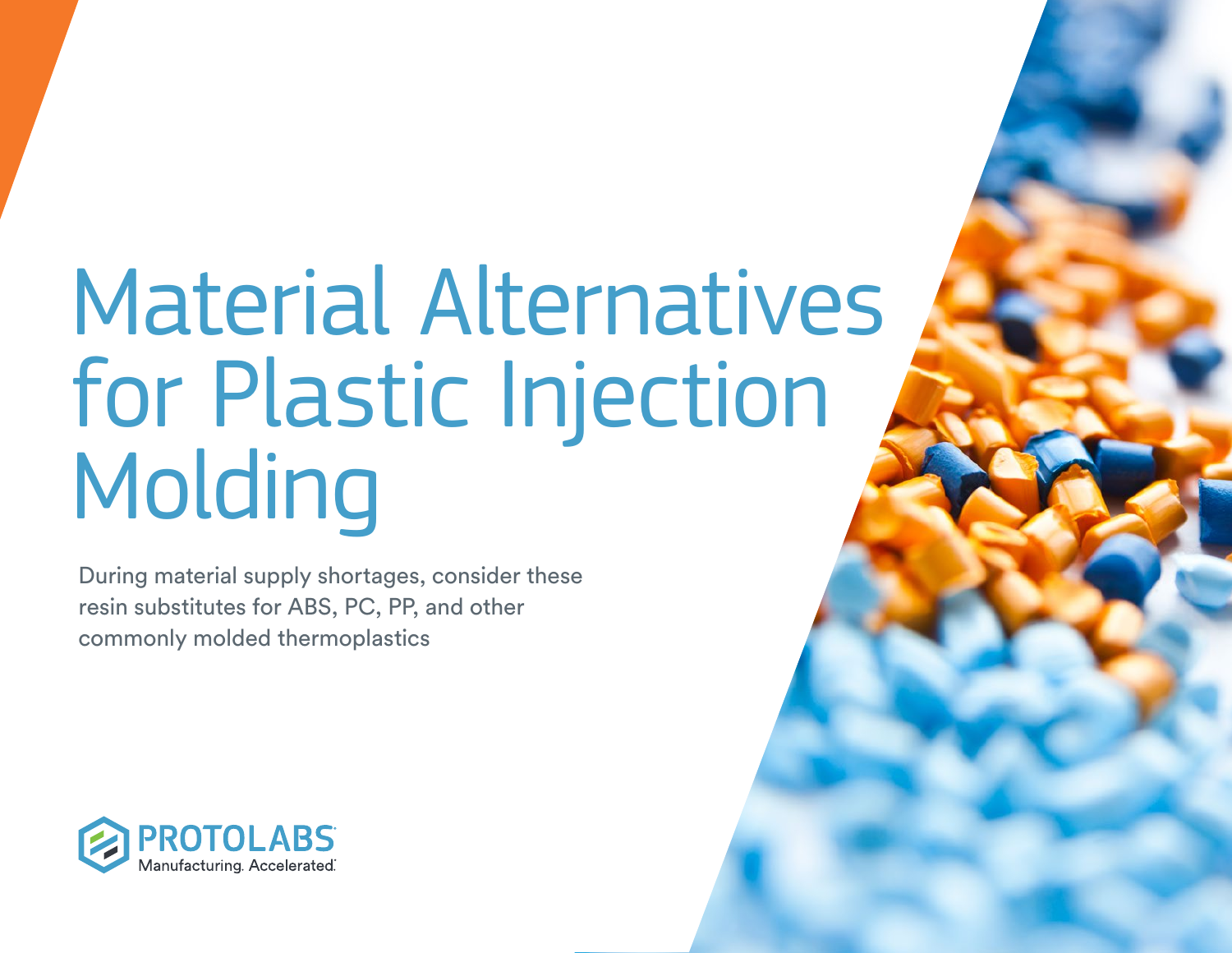Navigating supply chain issues is a constant challenge, especially in times of material shortages. So we looked at the more commonly used materials and compiled a list of substitution options that can serve well as replacements. Choosing which ones to use will depend on material properties and the intended functions of your parts. Each section delves into those material properties and reasoning behind the alternative recommendations to provide insight into additional resin options.

With these options in mind, this guide lists alternative materials for common injection-molded thermoplastics. Please be advised that we may not stock all of the materials discussed on this list. We are constantly evaluating our supply base, so feel free to contact us for up-to-date material availability.

In addition, 3D printing materials could potentially be an option, though not a 1:1 option of course. Materials must be suited to the application itself in order to have successful results.

For more information on materials generally, including detailed data sheets, visit our **[Materials Comparison Guide](https://www.protolabs.com/materials/comparison-guide/)**.





EVE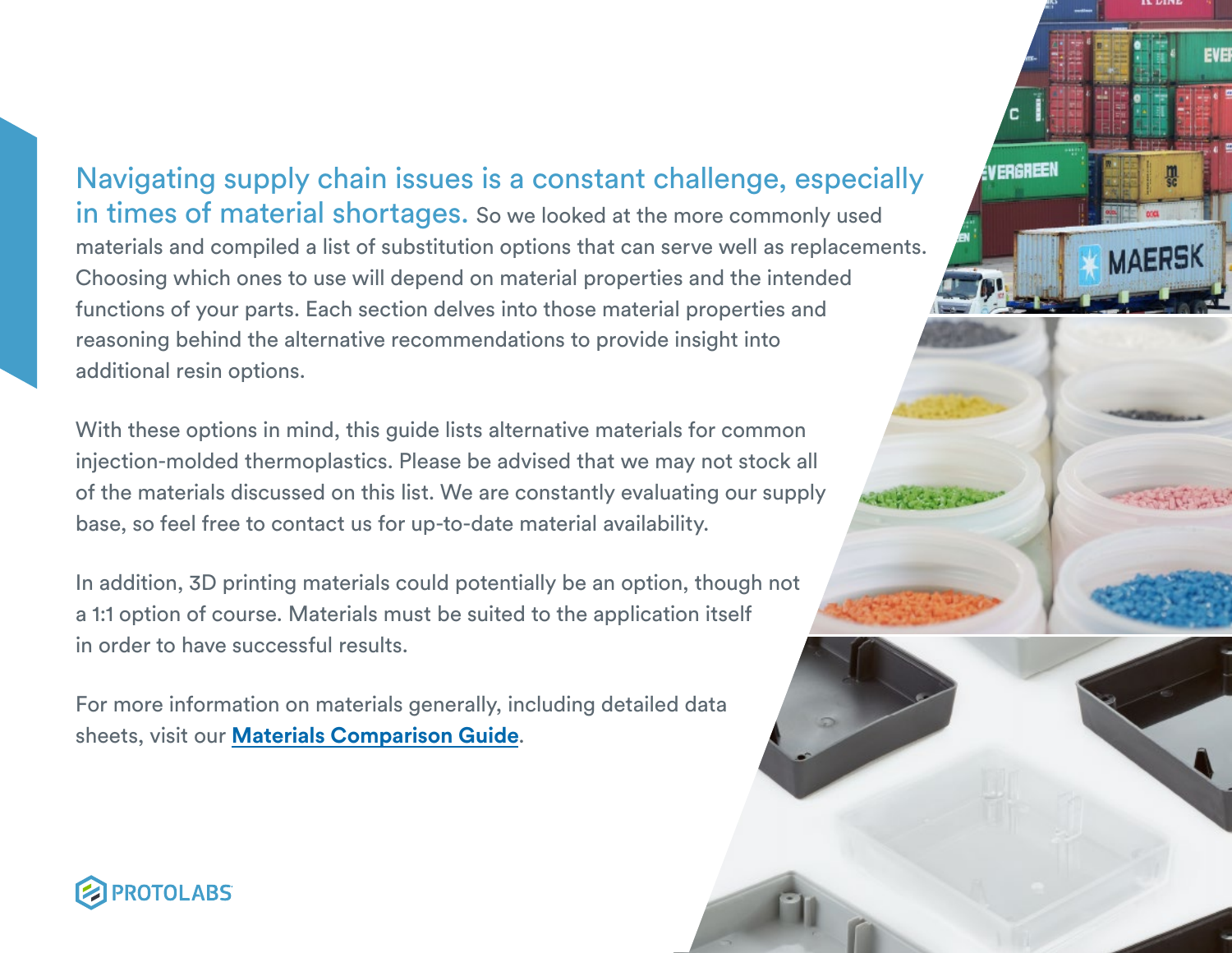#### **Plastic Alternative:** ASA (Acrylonitrile Styrene Acrylate)

#### **ASA Trade Names:** Gelov, Luran

ASA copolymers have excellent resistance to UV irradiation, moisture, heat, and cracking and probably have the best weathering resistance of all acrylonitrile elastomers. Its mechanical properties are similar to acrylonitrile butadiene styrene (ABS) elastomers.

For example, like ABS, ASA has good chemical resistance and high-impact strength. Due to its similar mechanical properties, ASA copolymers are used for similar applications as ABS.

However, ASA has superior weathering resistance which makes it more suitable for outdoor applications than ABS. One of the most important markets for ASAs are automotive body parts such as mirror housings and radiator grills.

ASA thermoplastics are also extensively used in a variety of other industries, including building and construction segments, appliance products, electrical and electronics, and sports goods.

#### **Plastic Alternative:** COC (Cyclic Olefin Copolymer)

#### **COC Trade Names:** Topas, Apel

These copolymers find growing use as a shatterresistant substitute for glass in optical lenses and films, particularly in medical and electronic applications such as diagnostic tubes, touch screens (ITO film), light guides, and reflection films.

COC's excellent biocompatibility, chemical resistance, and superior water vapor barrier all make the material a good choice for primary packaging of pharmaceuticals and medical diagnostic disposables.

In addition, these copolymers exhibit a unique combination of properties including high light transmissivity, low birefringence, high refractive index, extremely low water absorption, excellent biocompatibility, good chemical resistance, and very low water vapor permeability as well as high rigidity, strength, and hardness.

These properties can be modified over a wide range by varying the proportions of norbornene and ethylene in the backbone and the overall structure of the copolymer.



Shipping container shortages, a blockage in the Suez Canal, and the on-going pandemic have all served to disrupt supply chains worldwide and trigger material shortages. With this shortage in mind, this guide compiles a list of alternative materials to use for molded parts.



**Upload a part today!** Get a digital quote within hours when you upload your 3D CAD model.

**[GET A QUOTE](https://identity.protolabs.com/signin?lang=en-US&_ga=2.6620401.250435958.1617282824-310232876.1602699118&returnUrl=%2Fconnect%2Fauthorize%2Fcallback%3Fclient_id%3Dcommerce-spa-global-client%26redirect_uri%3Dhttps%253A%252F%252Fbuildit.protolabs.com%252Fhandshake%26response_type%3Dcode%26scope%3Dopenid%2520profile%2520email%2520phone%2520address%2520global-api-access-scope%2520offline_access%26state%3D5481bb25be9a49dd8a6a060b8bf2bdd4%26code_challenge%3DdoHCKlrtlup1NLS6fAqWMbIRNbelyLuxPbNtDoNMpow%26code_challenge_method%3DS256%26response_mode%3Dquery%26lang%3Den-US%26_ga%3D2.6620401.250435958.1617282824-310232876.1602699118)**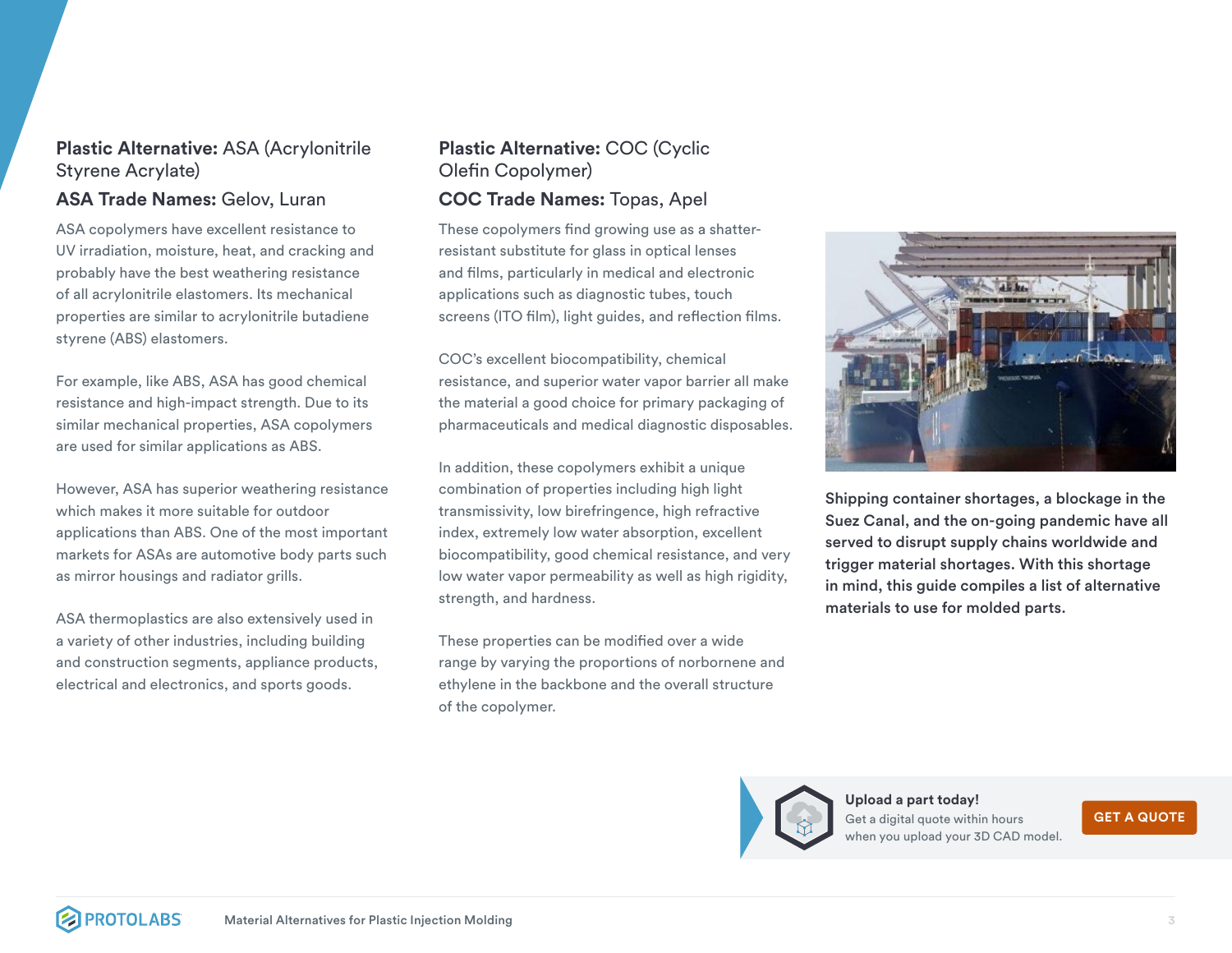#### **Plastic Alternative:**  PCT (Polycyclohexylenedimethylene Terephtalate)

#### **PCT Trade Names:** Thermx, Eastar

PCT is a high-performance, semi-crystalline thermoplastic polyester produced by polycondensation of cyclohexane dimethanol (CHDM) and terephthalic acid (TPA).

Its mechanical properties, including flexural, impact, and tensile strength (30% GF) are similar to those of polyethylene terephthalate (PET, 30% GF) whereas its resistance to hydrolysis and heat is superior.

It also has a noticeably higher melting point than PET, about 545 degrees F (285 degrees C) vs. 473 degrees F (245 degrees C).

Other important properties include low moisture absorption, excellent electrical properties, good chemical resistance (comparable to PET and PBT) as well as good long-term light and thermal stability.

Due to these properties, PCT finds uses in the electronic and automotive industries for products and parts such as plug connectors, relays, switches, and distribution boxes. In addition, in many cases, it can be used as a drop-in replacement for PBT where higher temperature resistance is required.

#### **Common Thermoplastics and Their Material Alternatives**

**Plastic:** ABS (Acrylonitrile Butadiene Styrene) **Trade Names:** Lustran, Cycolac, Polylac, RTP **Alternatives:** PSU, ASA, COC, PPO **3DP Alternatives:** ABS-Like stereolithography

**Plastic:** ABS/PC (Acrylonitrile Butadiene Styrene/ Polycarbonate) **Trade Names:** Bayblend, Cycoloy **Alternatives:** PSU, ASA, PPO **3DP Alternatives:** ABS-Like and PC-Like stereolithography

**Plastic:** HDPE (High-Density Polyethylene) **Trade Names:** Marlex, Hostalen, Petrothene **Alternatives:** PP, PPO **3DP Alternatives:** PP selective laser sintering

**Plastic:** HIPS (High-Impact Polystyrene) **Alternatives:** PMMA, ASA, PPO

**Plastic:** LCP (Liquid Crystal Polymer) **Trade Name:** Vectra **Alternatives:** PEEK, PEI, PCT, PPA, PPS, PESU, PPSU

**Plastic:** PA Nylon (Polyamide) **Trade Names:** Hylon, Minion, RTP, Stanyl, Vydyne, Zytel **Alternatives:** SPS, PSU, PESU, PPSU, PPA, PPO **3DP Alternatives:** PA Nylon selective laser sintering and Multi Jet Fusion

**Plastic:** PBT (Polybutylene Terephthalate) **Trade Names:** Valox, Crastin **Alternatives:** SPS, PCT, PSU, PPO

**Plastic:** PC (Polycarbonate) **Trade Names:** Hylex, Lexan, Makrolon, RTP **Alternatives:** PSU, COC, PMMA **3DP Alternatives:** PC-Like stereolithography

**Plastic:** PET (Polyethylene Terephthalate) **Trade Name:** Rynite **Alternatives:** SPS, PCT, PSU, PPO

**Plastic:** PP (Polypropylene) **Trade Names:** Thermylene, Polyfort, Pro-fax, Hostacom **Alternatives:** PE, PPO **3DP Alternatives:** PP selective laser sintering

**Plastic:** PPA (Polyphthalmide) **Trade Names:** Amodel, Zytel, HTN **Alternatives:** PPS, PEEK, PEI, PSU, PESU, PPSU

**Plastic:** POM (Acetal) **Trade Names:** RTP, Celcon, Delrin **Alternatives:** PP **3DP Alternatives:** PP selective laser sintering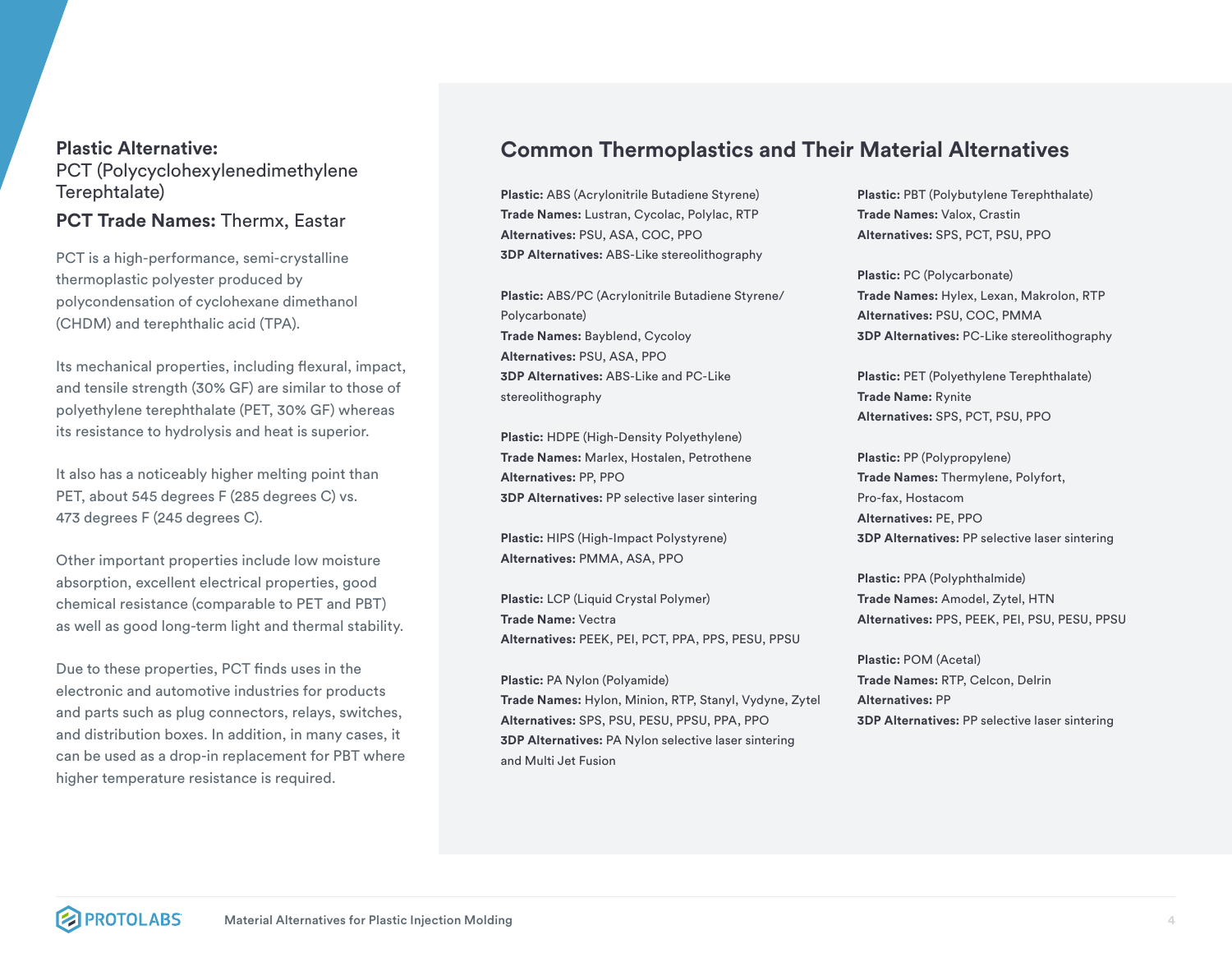

#### **Plastic Alternative:** PEEK (Polyether Ether Ketone) and PAEK (Polyaryletherketones)

#### **PEEK Trade Names:** Victrex, Ketaspire, Thermocomp

Polyaryletherketones (PAEKs) are a class of semi-crystalline, high-performance engineering thermoplastics that have a unique combination of thermal stability, chemical resistance, and excellent mechanical properties over a wide temperature range.

This class of polymers has also good resistance to combustion and good electrical performance. The high thermal stability is provided by the diphenylene ketone groups, which impart high strength and high resistance to oxidation, but make the polymer rigid. Flexibility in the polymer backbone is provided by ether linkages which also add to the thermal stability.

Some types, like PEEK1, are extremely tough and have very high impact strength. Due to the semi-crystalline nature of these polymers, a high degree of mechanical properties is retained close to their melting temperature. They also have very low tendency to creep and good sliding and wear properties. These properties are retained over a wide temperature range.

Polyetherketones are known for excellent chemical resistance to many organic and inorganic chemicals and exceptionally good resistance to hydrolysis in hot water. However, they exhibit poor or only moderate resistance to weathering due to damage caused by UV radiation2, whereas resistance to beta, gamma, and X-rays is good. Some grades of PAEKs show good resistance to combustion, and when they burn, they produce fewer toxic and corrosive gases than many other high-performance polymers.

PAEKs and polyethersulfones are often used in similar applications. However, PAEKs have better solvent resistance than polyethersulfones because they are semi-crystalline, whereas the latter are amorphous polymers, which makes them more prone to solvent attack. The excellent solvent resistance can be a critical factor in many demanding applications.

Like polyethersulfones, polyetherketones are usually not attacked by prolonged exposure to (saltwater) sea or steam, which makes them ideal candidates for use in applications such as medical components, sub-sea equipment, and valve components. Because of their good wear resistance and mechanical properties, including high stiffness and long-term creep and fatigue properties, mechanical parts made of PAEKs can replace steel in many applications. Examples are high-speed rotors, intricate bearing shells, aircraft landing gear hubcaps, and aerospace P-clamps. Due to their semi-crystalline nature, PAEKs retain a high degree of their mechanical properties close to their melting temperature. Some PAEKs have a continuous service temperature rating of more than 480 degrees F (250 degrees C).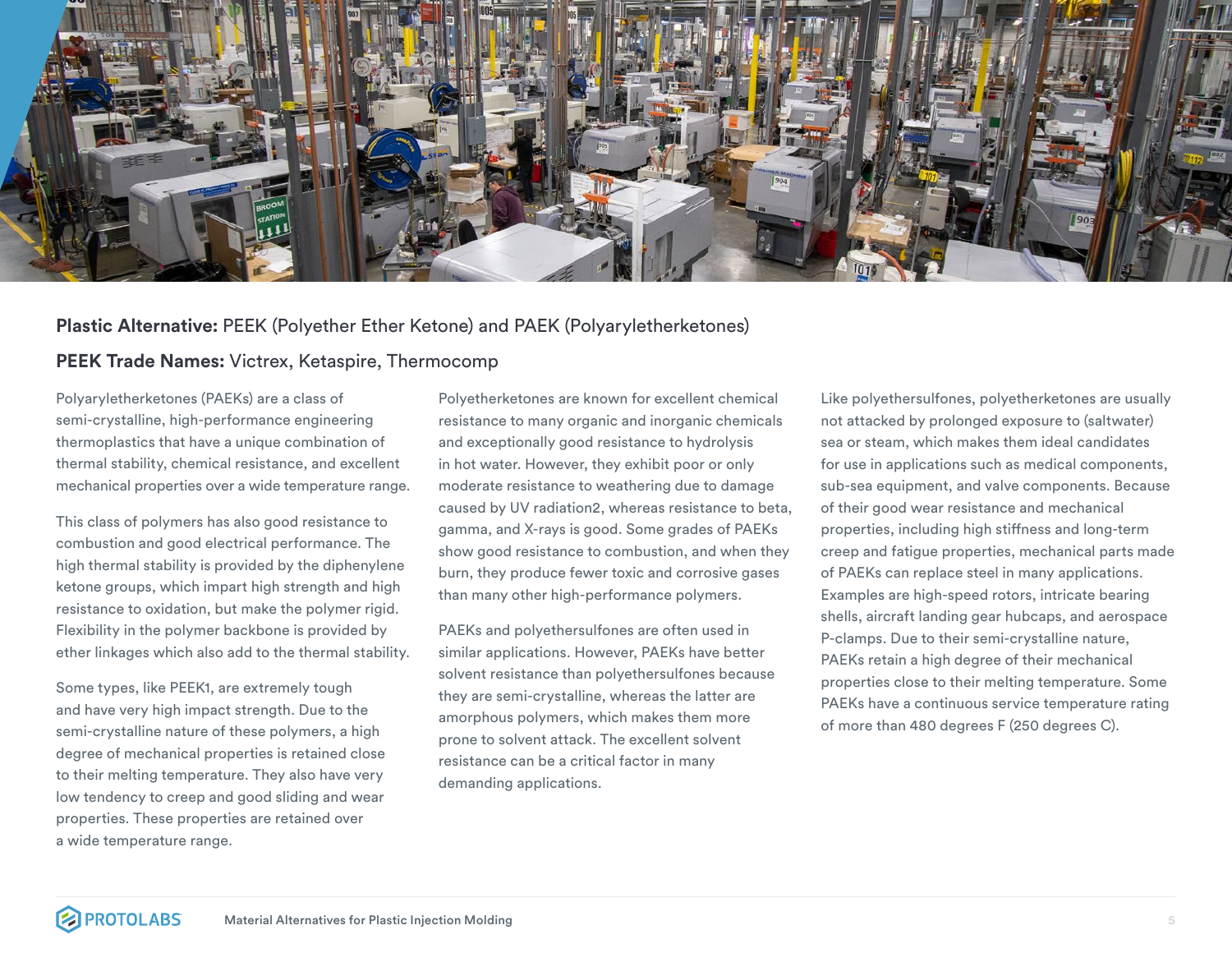#### **Plastic Alternative:** PEI (Polyetherimide) **PEI Trade Names:** Ultem, Extem, Thermocomp

Poly(ether)imides (PI, PEI) are high-performance engineering thermoplastics of amber to transparent color. They have outstanding thermal, mechanical, and chemical properties and are often the best choice for the most demanding applications where high mechanical strength in combination with high temperature, corrosion, and wear resistance is required.

For example, some grades have continuous service temperatures of up to 700 degrees F (371 degrees C) and are suitable for short-term exposure up to 1,000 degrees F (538 degrees C) with minimal thermal degradation and minimal loss of mechanical properties. PEIs and PIs resist most chemicals including hydrocarbons, alcohols, and halogenated solvents and have excellent long-term creep resistance. In many cases, they can replace metals and other high-performance materials in structural applications. The electrical properties are of excellent stability under variable temperature, humidity, and frequency conditions.

Other important performance properties include:

- $\blacktriangleright$  High tensile strength over a wide temperature range of about -454 degrees F to + 572 degrees F (-270 degrees C to + 300 degrees C)
- $\blacktriangleright$  High compression strength and high pressure and creep resistance
- $\blacktriangleright$  Excellent resistance to wear under high pressure and sliding speeds
- $\blacktriangleright$  Excellent resistance to stress cracking
- $\blacktriangleright$  Good cold temperature properties
- $\blacktriangleright$  High glass transition temperature up to 752 degrees F (400 degrees C) (amorphous resins)
- $\blacktriangleright$  High melting temperature (semi-crystalline resins)
- $\blacktriangleright$  Excellent long-term thermal-oxidative stability
- $\blacktriangleright$  Inherently flame retardant
- $\blacktriangleright$  Minimal thermal expansion
- $\blacktriangleright$  High radiation resistance
- $\blacktriangleright$  High purity and low outgassing in vacuum
- $\blacktriangleright$  Good chemical resistance to acids, alcohols, fuels, oils, and halogenated solvents
- $\blacktriangleright$  Excellent electrical insulation properties
- $\blacktriangleright$  Low thermal conductivity
- $\blacktriangleright$  Good processability (can be extruded, thermoformed, molded, etc.)

However, poly(ether)imides have also some limitations and shortcomings. For example, they are expensive and require high processing temperatures and they cannot be used above their glass transition temperature unless post annealed.

Poly(ether)imides are often an excellent choice for demanding applications in aerospace and transportation. They also find many applications in the electronic and integrated circuit industry because they meet the most demanding and strict materials specifications. Some other important applications include probe housing, digital card printer frames, coil springs, and cable guards. Because of their high price, polyimides and polyetherimides are usually only used when outstanding properties are required.

The typical service temperature range of polyetherimides is about -454 degrees F to +572 degrees F (-270 degrees C to + 300 degrees C).



The process of injection molding produces high-quality and superior-functioning parts, such as this component that fits into the end product of Triax Technologies Proximity Trace device, which provides distancing alerts and contact tracing in the workplace.

#### **PROTOLABS** Material Alternatives for Plastic Injection Molding 6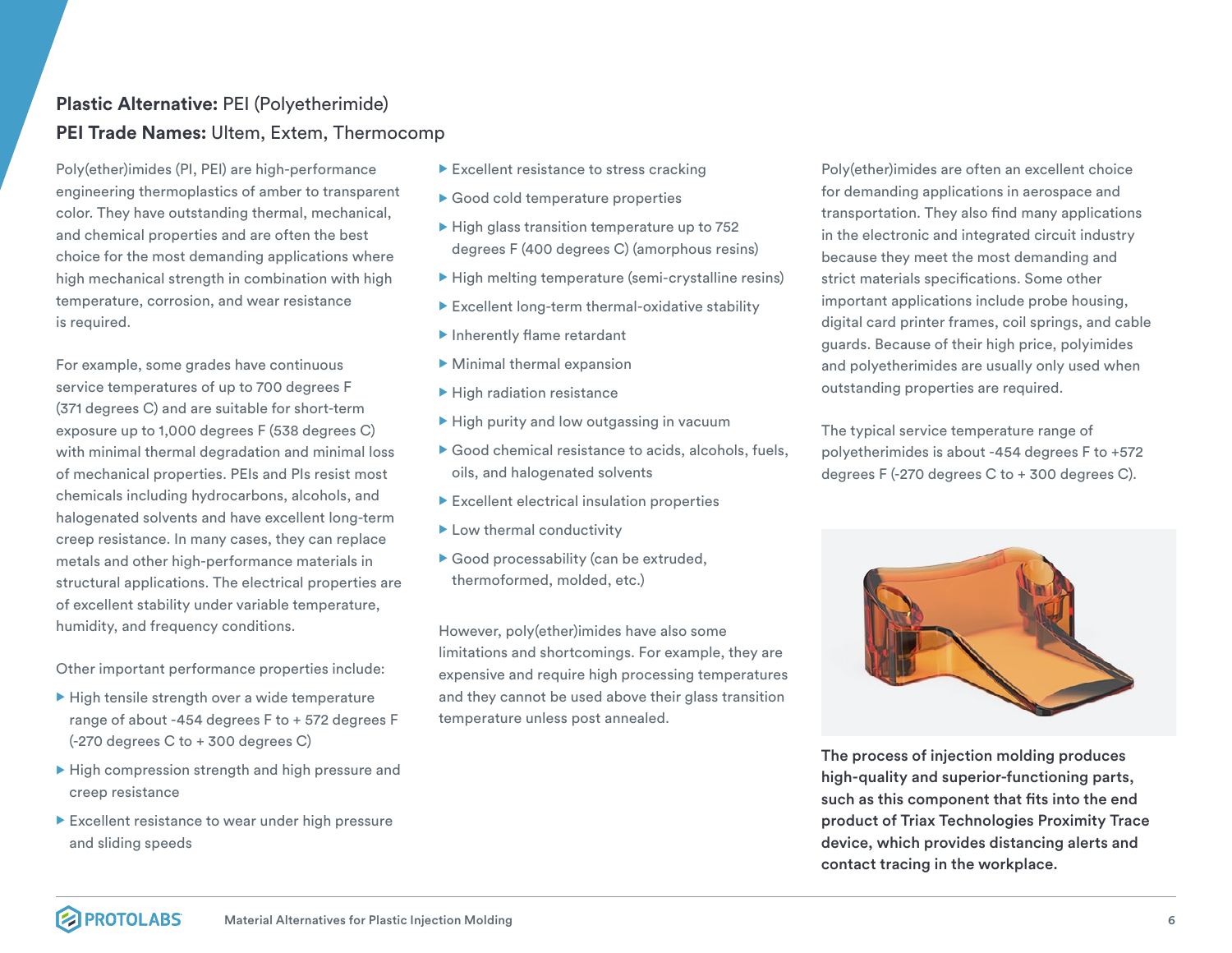#### **Plastic Alternative:** PESU (Polyethersulfone) **PESU Trade Names:** Ultrason, Veradel

Veradel PESU offers more toughness, strength, and hydrolytic stability than other transparent engineering plastics. It withstands prolonged exposure to water, chemicals, and temperatures handling a range of end-use temperatures from -104 degrees F to 400 degrees F (-40 degrees C to 204 degrees C). Veradel PESU is recommended in applications where higher thermal capability, inherent flame resistance, better chemical resistance, and improved mechanical properties are required.

Important performance properties include:

- $\blacktriangleright$  Heat deflection temperature of 399 degrees F (204 degrees C)
- $\blacktriangleright$  Inherently flame retardant
- $\blacktriangleright$  Good chemical resistance
- $\blacktriangleright$  Excellent electric properties
- $\blacktriangleright$  Transparency
- $\blacktriangleright$  Dimensional stability

Veradel PESU is commonly used for electrical and electronics, membranes, health care applications, automotive industry, and in coatings and foodcontact applications.

Of all the polyarylsulfones (PSU, PESU, PPSU), PESU has the highest values of temperature resistance and tensile modulus in elasticity. PESU properties are similar to those of PSU, although it exhibits a higher impact strength and better chemical resistance. Its stiffness and stability are high, and its notch sensitivity is low. Other elements to evaluate when considering PESU:

- $\blacktriangleright$  High cost—applicable for highly demanding applications
- $\blacktriangleright$  Processing at high temperature and pressure
- $\blacktriangleright$  Attached by polar solvents such as ketones, chlorinated solvents, and aromatic hydrocarbons
- $\blacktriangleright$  Low resistance to UV light

Being amorphous in nature, it furthermore suffers from a low stress crack resistance, especially during exposure to organic solvents. As discussed above, very high sales price is also among the major drawbacks as compared to engineering thermoplastics like polyamides, polyesters, and polycarbonates.



A variety of high-performance engineering thermoplastics are available as alternatives to the more commonly used materials during times of supply shortages.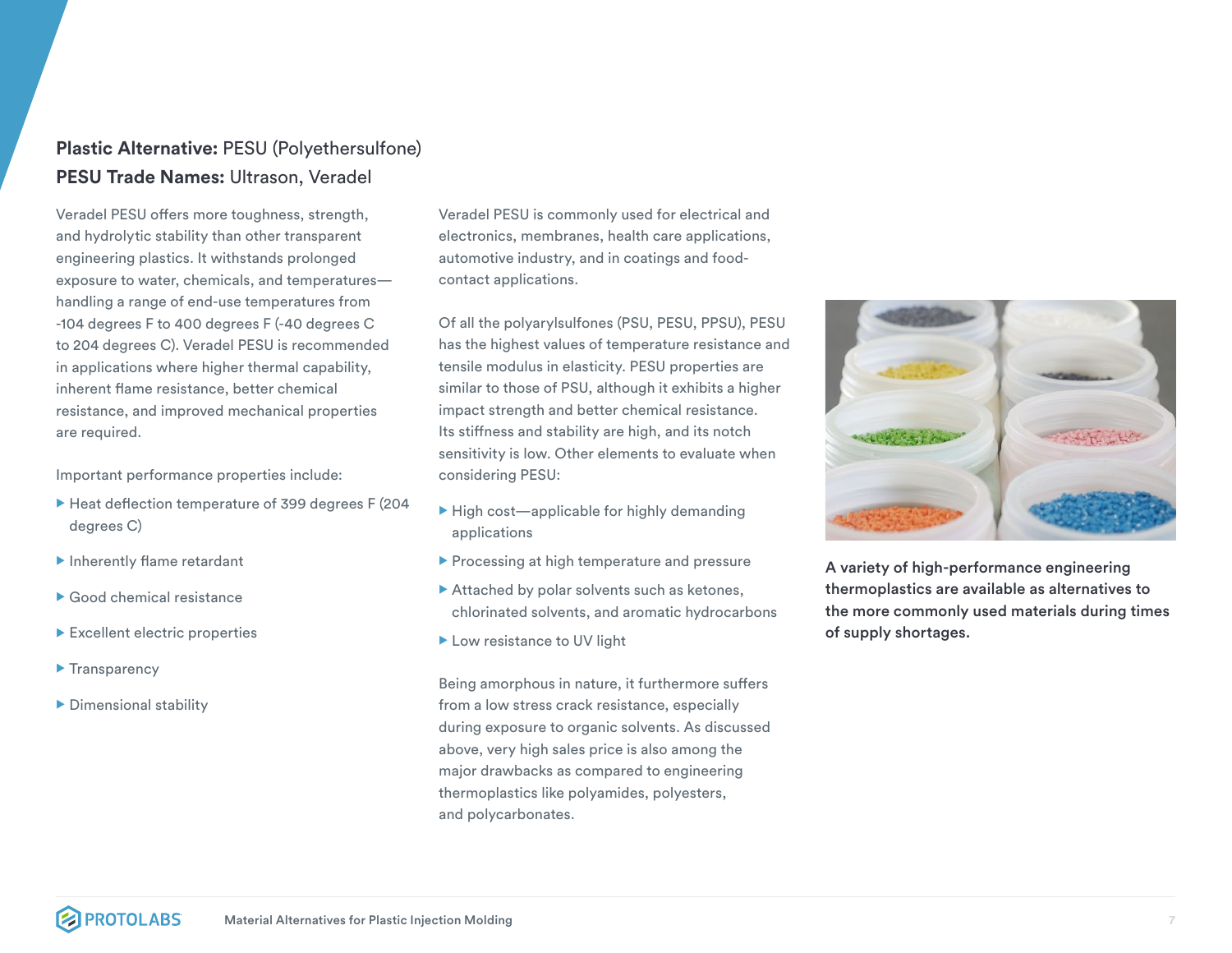#### **Plastic Alternative:** PMMA (Polymethyl Methacrylate) **PMMA Trade Names:** Plexiglas, Delpet, Acrylite, Sumipex, Acrypet

Polymethacrylates are amorphous commodity thermoplastics of high transparency that can be easily processed and converted into many semi-finished products like films, rods, tubes, and sheets. The most commercially important methacrylate polymer is poly(methyl methacrylate) (PMMA) also known as Plexiglas, Lucite, Acrylite, and Altuglas. It is a high-volume, amorphous thermoplastic with high Tg (398 K), good mechanical properties, and excellent weatherability. It is resistant to oils, alkanes, and (diluted) acids but is not resistant to many (polar) solvents such as alcohols, organic acids, and ketones. It is also rather brittle and has low-impact strength and fatigue resistance. To increase its toughness, PMMA is often modified with core-shell rubber or other impact modifiers. These resins offer up to 10 times the impact resistance of standard PMMA while maintaining high clarity. Because of their high transparency (92% transmission), toughened acrylics are often used as a lightweight and shatter-resistant replacement for regular glass. These resins have sufficient impact resistance to be machined.

PMMA is an economical alternative to polycarbonate (PC) when high toughness and impact strength is not required. It comes in a variety of forms, such as sheets, rods, and tubes, and is used for signs, optical fibers for light transmission, architectural structures, tail lights for cars, bathtubs, and sanitary fixtures, to name only a few products.



A prime benefit of injection molding is having hundreds of material choices, including a range of alternative material options to choose from during supply shortages.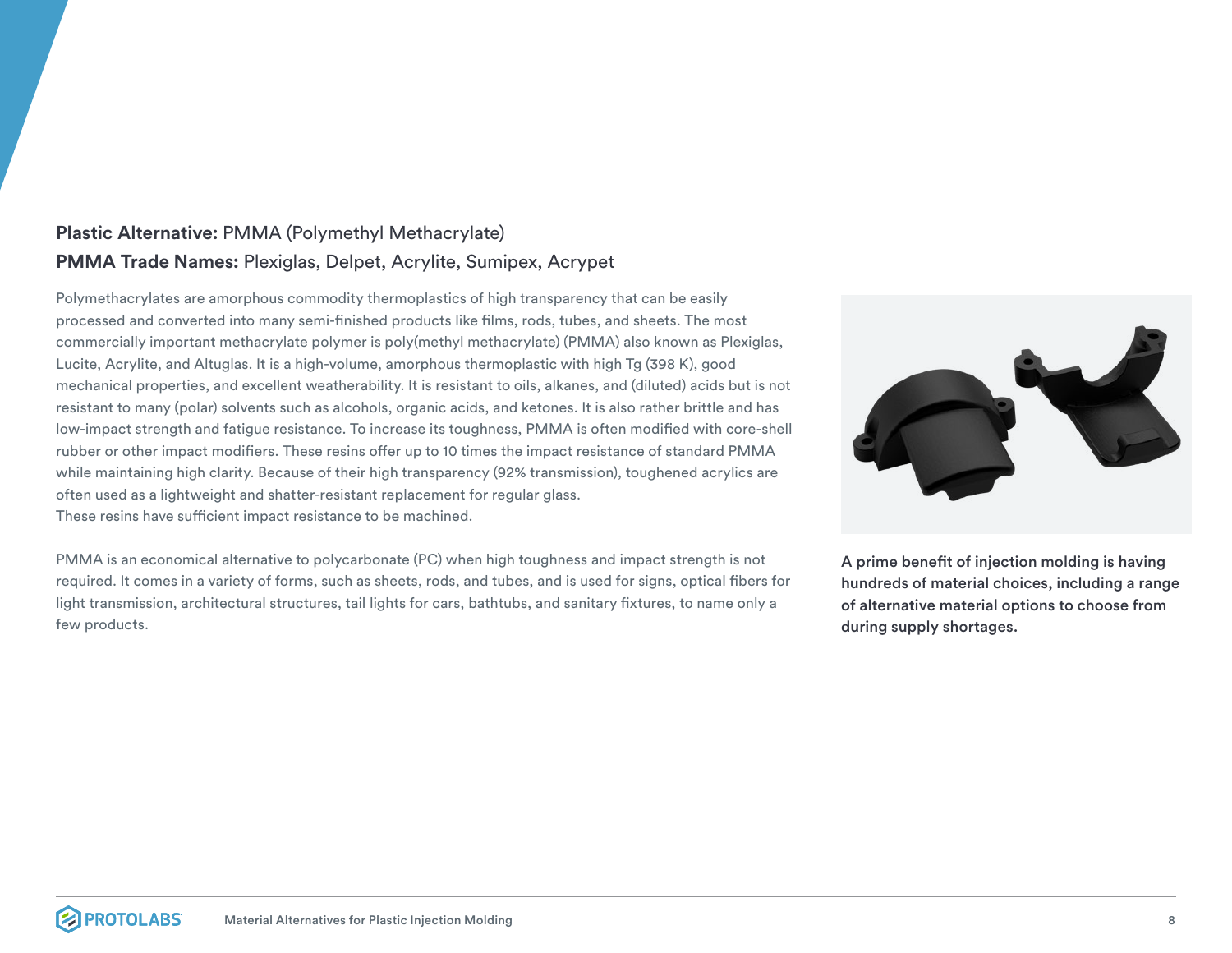Semi-aromatic polyamides are often a cost-effective alternative to the more expensive fully aromatic aramids.

#### **Plastic Alternative:** PPA (Polyphthalmide) **PPA Trade Names:** Amodel, Zytel, HTN

Another important class of polyamides are semi-aromatic polyamides, also knowns as polyphthalamides (PPA). They are melt-processible, semi-crystalline thermoplastic resins made from the condensation of an aliphatic diamine such as hexametylene diamine with terephthalic acid and/or isophthalic acid. The aromatic portion typically comprises at least 55 molar percent of the repeat units in the polymer chain. The combination of aromatic and aliphatic groups greatly reduces moisture absorption which results in little dimensional changes and much more stable properties. Thus, PPAs fill the performance gap between aliphatic nylons such as PA6.6 and PA6, and the much more expensive polyaramids. They are mostly crystalline and offer high strength and stiffness at elevated temperatures. However, these resins are more expensive than aliphatic amides and are more difficult to process due to their higher melting point. To improve processability and to lower cost, they are sometimes blended with aliphatic polyamides such as Nylon 66. The two most common semi-aromatic amides are poly(hexamethylene teraphthalamide) (PA 6T) and poly(hexamethylene isophthalamide) (6I). These resins have a very high melting point (6T: Tm  $\approx$  595 K) and glass transition temperature (6T: Tg  $\approx$  410 k). They are known for their excellent dimensional stability, low creep at elevated temperatures and good chemical resistance comparable to many high-performance engineering plastics.

Semi-aromatic polyamides are often a cost-effective alternative to the more expensive fully aromatic aramids. They fill the performance gap between aliphatic nylons and the much more expensive polyaramids. They are often a good choice when the products have to withstand prolonged exposure to harsher chemicals and/ or higher temperatures. Common applications include motor parts, fuel line connectors, coolant pumps, bushings, bearing pads in aircraft engines, charge air coolers, resonators, engine cover components and heat shields, fuel cutoff and water heater manifold valves, connectors, high voltage bushings, motor housings, and headlight components.



**Upload a part today!** Get a digital quote within hours when you upload your 3D CAD model.

**[GET A QUOTE](https://identity.protolabs.com/signin?lang=en-US&_ga=2.6620401.250435958.1617282824-310232876.1602699118&returnUrl=%2Fconnect%2Fauthorize%2Fcallback%3Fclient_id%3Dcommerce-spa-global-client%26redirect_uri%3Dhttps%253A%252F%252Fbuildit.protolabs.com%252Fhandshake%26response_type%3Dcode%26scope%3Dopenid%2520profile%2520email%2520phone%2520address%2520global-api-access-scope%2520offline_access%26state%3D5481bb25be9a49dd8a6a060b8bf2bdd4%26code_challenge%3DdoHCKlrtlup1NLS6fAqWMbIRNbelyLuxPbNtDoNMpow%26code_challenge_method%3DS256%26response_mode%3Dquery%26lang%3Den-US%26_ga%3D2.6620401.250435958.1617282824-310232876.1602699118)**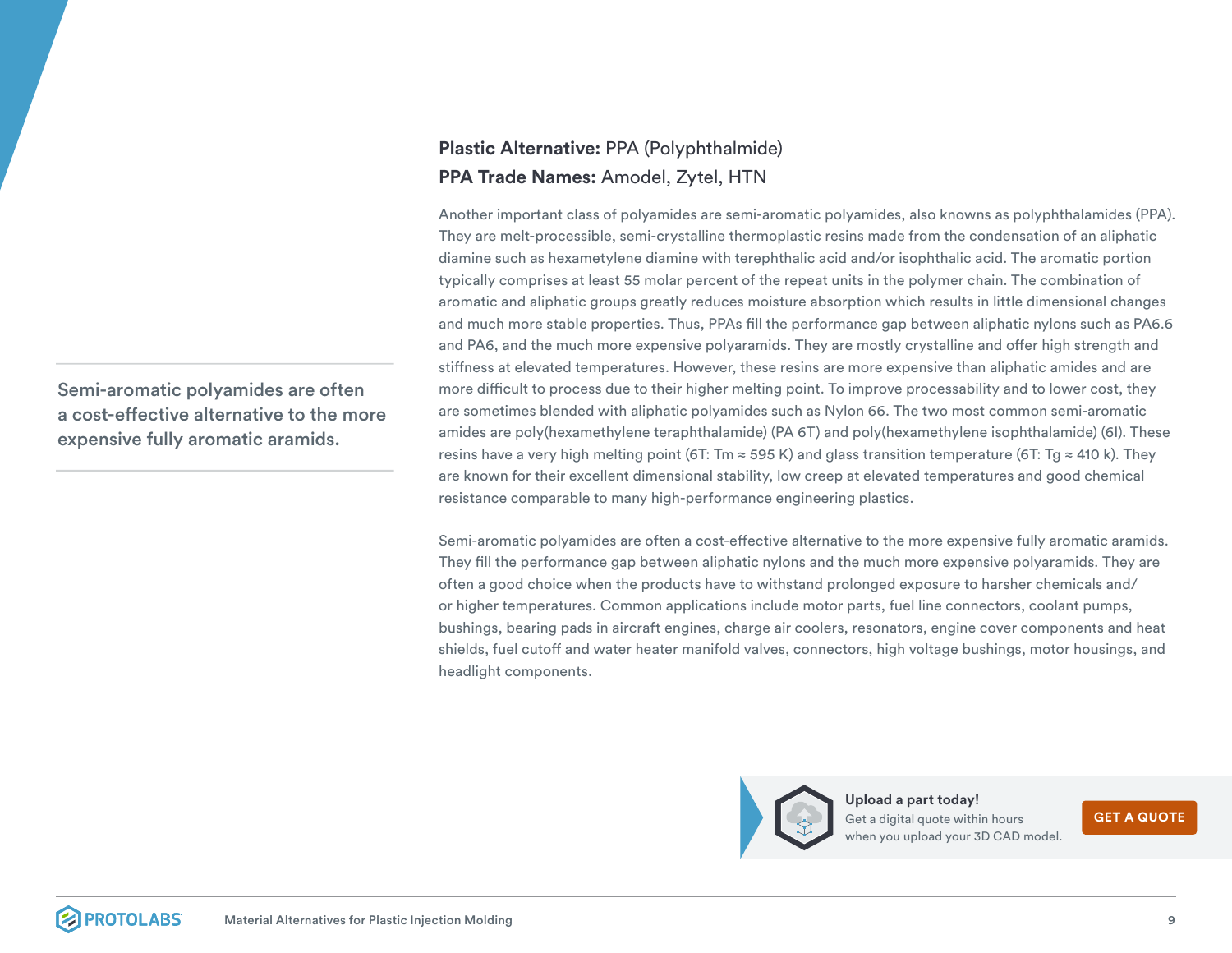#### **Plastic Alternative:** PPO (Polyphenylene Oxide) **PPO Trade Names:** Noryl, Tecanyl

PPO has high tensile and impact strength and is resistant to many chemicals including steam and hot water as well as mineral and organic acids but is sensitive to stress cracking. Despite its many attractive properties, PPO and its derivatives have found only limited commercial use.

The susceptibility of PPO to thermal oxidation in relation to its high glass transition temperature poses a significant problem for melt processing. For this reason, commercial resins are often blended with high-impact polystyrene (HIPS) with which it is fully compatible or with polyamide (PA). Some filled grades of PPO find uses in the automotive and electronic industry. Examples include pump parts, fan impellors, catalyst supports, plugs, insulators, and household articles. Commercial grades of (modified) polyphenylene ethers are available from Ensinger Ltd. (Tecanyl), and SABIC (Noryl).

Besides pure PPO, also blends of PPO and polystyrene and polyolefins (PP) are available that offer a wide range of flexibility, toughness, and flame retardant capabilities. The resins are available in injection-moldable, extrudable and foamable grades.

### **Plastic Alternative:** PPS (Polyphenylene Sulfide) **PPS Trade Names:** Fortron, Ryton, Torelina

The most widely used polyphenylthioether is poly(para-phenylene sulfide) (PPS), also called polyphenylene sulfide (PPS). It is a semi-crystalline engineering thermoplastic with a relatively high melting point of about 560 K. Because of its high melting point and its poor solubility, special processing methods have to be used to manufacture products from this resin. For example, PPS can be compression molded at temperatures between 550 and 650 K, at which PPS softens and undergoes crosslinking reactions to yield a totally insoluble plastic. PPS has outstanding heat and chemical resistance, good dimensional stability as well as high tensile and flexural strength due to the aromatic ring structure of the polymer backbone. Although the mechanical properties drop somewhat with increasing temperature, they level off at approximately 395 K, and moderately high mechanical properties can be expected up to 530 K. PPS is typically reinforced with glass fibers or mineral fillers. These grades have improved mechanical strength, are noticeably stiffer (higher modulus), and exhibit better strength retention at elevated temperature (higher heat deflection temperature, HDT). They also exhibit improved flame retardant capabilities and exceptional electrical and electronic properties, including outstanding dielectric strength, which is exceptionally stable over a wide range of temperatures and frequencies.

Poly(p-phenylene sulfide) is the most widely used polythioether. This semi-crystalline engineering thermoplastic has many attractive mechanical and electrical properties. For example, it offers high thermal stability and outstanding dielectric strength, which is exceptionally stable over a range of temperatures and frequencies. Because of these properties, it is extensively used for electrical and electronic parts such as plugs, connectors, relays, switches, and encapsulation of electronic parts. Other applications include mechanical parts in automobiles and precision engineering like air intake systems, pump parts, gaskets, valves, bushings, and bearings, particularly for service in corrosive environments.



Some materials for molding may be in short supply. At Protolabs, we stock more than 100 different thermoplastic resins, though, at any given time, we may not stock all of the materials on this list. Feel free to contact us for up-to-date material availability. We also accept customersupplied materials.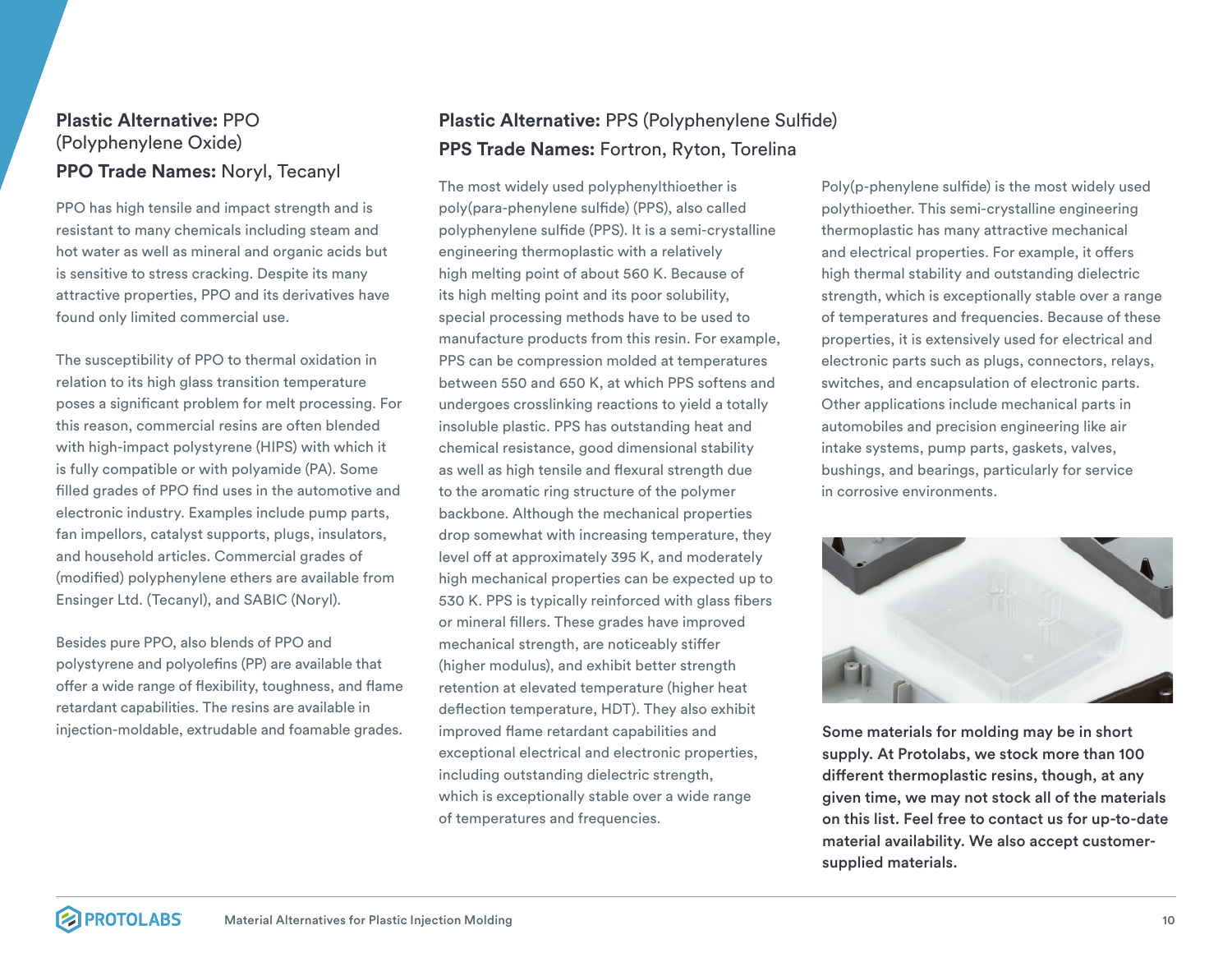#### **Plastic Alternative:** PPSU (Polyphenylensulfone) **PPSU Trade Names:** Ultrason, Radel

PPSU is the highest-performing polysulfone. It is known for its high toughness, high flexural and tensile strength, excellent hydrolytic stability, and good resistance to chemicals and heat. Compared to the two other polyethersulfones, PSU and PES, it has superior mechanical properties, but it is also more expensive, and thus, less widely used. It also has the best chemical resistance of all polyethersulfones. For example, it is highly resistant to aqueous mineral acids, bases, and oxidizing agents and most solvents. However, aromatic solvents and oxygenated solvents, such as ketones and ethers, might cause some stress cracking. PPSU is often an excellent choice for components that are exposed to high temperatures and corrosive media because it has exceptional chemical resistance. Examples include pipe fittings, battery containers, medical device parts, and sterilizable products for health care and nursing. Polyphenylsulfone is also used in the automotive and aerospace industries for applications where superior thermal and mechanical properties relative to conventional resins are required. However, most (unfilled) grades are not suitable for outdoor uses because of poor weathering, ozone, and UV resistance.

### **Plastic Alternative:** PSU (Polysulfone) **PSU Trade Names:** Ultrason, Udel

Polysulfone (PSF, PSU) is an amorphous, transparent, and pale amber high-performance thermoplastic produced by nucleophilic aromatic substitution between dichlorodiphenyl sulfone and disodium salt of bisphenol A with elimination of sodium chloride. The resulting resin exhibits good melt stability, which permits fabrication by conventional thermoplastic processing methods including injection molding, extrusion, and thermoforming. Due to its low mold shrinkage, it can be formed into small parts with tight dimensional tolerances.

PSU has outstanding mechanical, electrical, and thermophysical properties. Many commercial grades can tolerate high temperatures for a long period of time and have very high and tensile strength and impact strength comparable to polycarbonate. Polysulfone also exhibits excellent chemical and hydrolytic stability. For example, it is highly resistant to aqueous mineral acids, bases, and oxidizing agents and is fairly resistant to many solvents. However, PSU is not resistant to aromatic and several moderate polar solvents such as benzene, toluene, methyl ethyl ketone, and chlorinated hydrocarbons.

Polysulfone is often an excellent choice for components that are exposed to steam and hot water. Examples include faucet components, internal components of coffee machines, sterilizable plastic parts like medical devices, hot water fittings, and plumbing manifolds, as well as membranes for water treatment, gas separation, hemodialysis, food, and beverage. However, (unprotected) polysulfone is not recommended for outdoor uses because most (unfilled) grades have poor weathering and UV resistance.



A range of alternative plastic materials—seen in raw resin form here—are available. Choosing which ones to use will depend on material properties and the intended functions of your parts.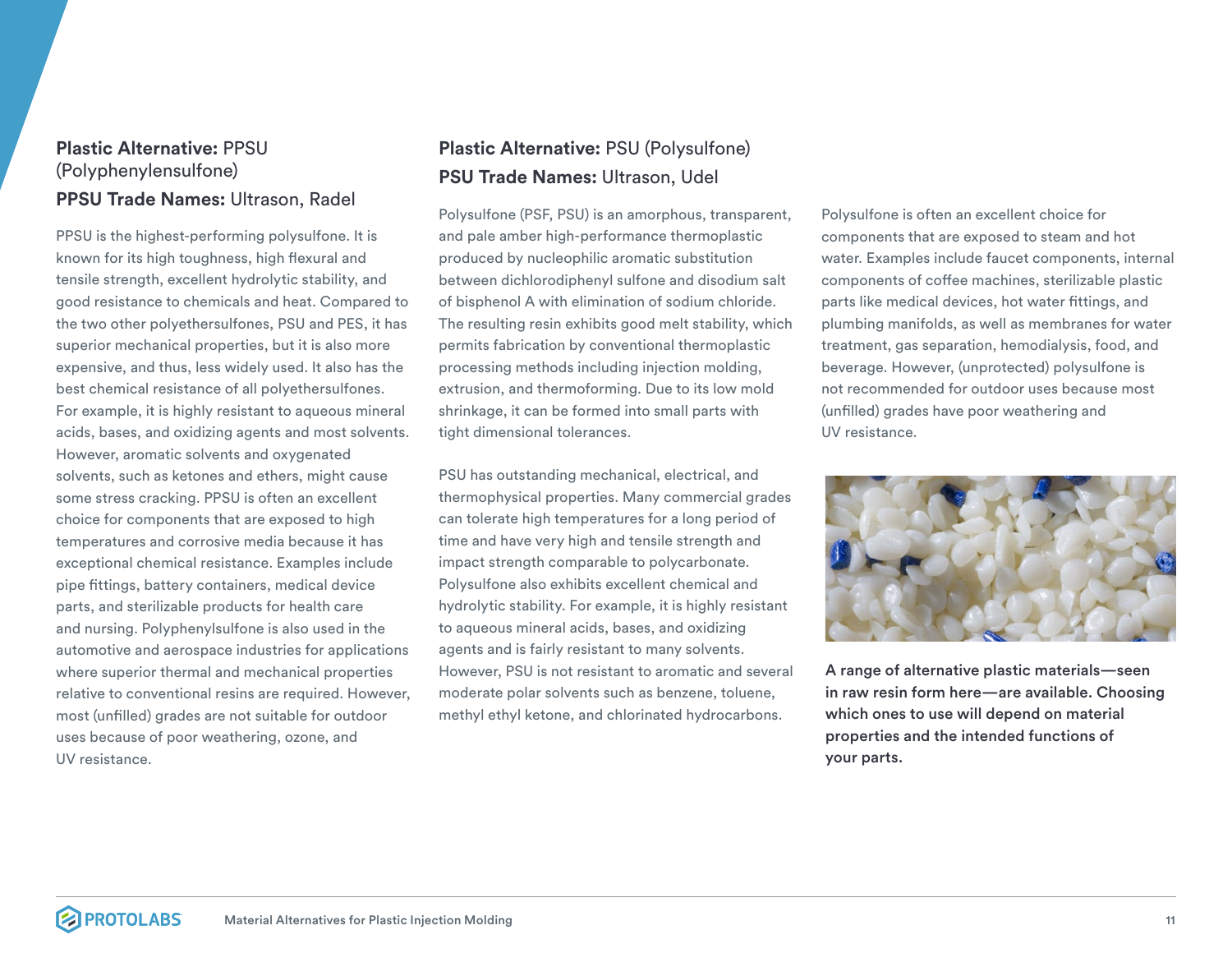#### **Plastic Alternative:** SPS (Syndiotactic Polystyrene) **SPS Trade Name:** Xarec

XAREC is the world's first syndiotactic polystyrene (SPS) resin. Idemitsu created this unique SPS product at its central research laboratories by combining a metallocene catalyst with a styrene monomer. The metallocene catalyst gives flexibility to the structure of the crystallized polystyrene SPS, allowing a variety of benzene ring arrangements. In addition, researchers applied advanced alloying and composite technology to greatly expand the commercial potential of SPS as an engineering plastic.

Highlights of SPS include:

- $\blacktriangleright$  Resistance to hydrolysis: Compared to polyesterand polyamide-based resins, SPS offers a superior hydrolysis resistance, comparable to polyphenylene sulfide.
- $\triangleright$  Chemical resistance: SPS is highly resistant to corrosion by various acids and alkalis, and can withstand automobile oils and antifreeze.
- $\blacktriangleright$  Low specific gravity: With one of the lowest specific gravities of all engineering plastics on the market, SPS reduces the weight and cost of parts.
- $\blacktriangleright$  Heat resistance: With a long-term heat resistance of 266 degrees F (130 degrees C), a heat-distortion temperature of 482 degrees F (250 degrees C), and a melting point of 518 degrees F (270 degrees C), SPS can be used for wave and reflow soldering. SPS is also moisture resistance, and useful for surface mount chip parts and connectors.
- $\blacktriangleright$  Electrical properties: SPS' electrical properties, including its dissipation factor and dielectric constant, are similar to those of fluororesins. Because it is electrically stable over a wide range of frequencies and temperatures, SPS is suitable for high-frequency components.
- $\triangleright$  Dimensional stability: Because the flow and transversal direction of the molten resin changes little during mold shrinkage, SPS offers good dimensional performance when compared to other glass-fiber-reinforced crystalline resins.
- $\blacktriangleright$  Processability: SPS can easily be molded on any standard specification injection molding machine. It possesses high-flow properties, close to those of liquid crystal plastic, and degradation due to heating is minimal. It is also ground easily, making SPS easy to recycle.



Because SPS performs well even when subjected to temperature changes, or exposed to water chemicals and electrical contact, it has become an essential component of many everyday home appliances. SPS' dielectric properties, including its low dissipation factor and dielectric constant, are close to those known for fluororesins, making SPS ideal for use in high-frequency components.

Ultimately, as mentioned at the beginning of this guide, supply chain issues will remain a constant challenge, especially in times of material shortages. That's why it's helpful to be armed with a list of alternative materials for common injection-molded thermoplastics.



Beyond the materials listed in this guide, injection molding's mold-making method also includes using a single-cavity or multi-cavity mold (pictured).